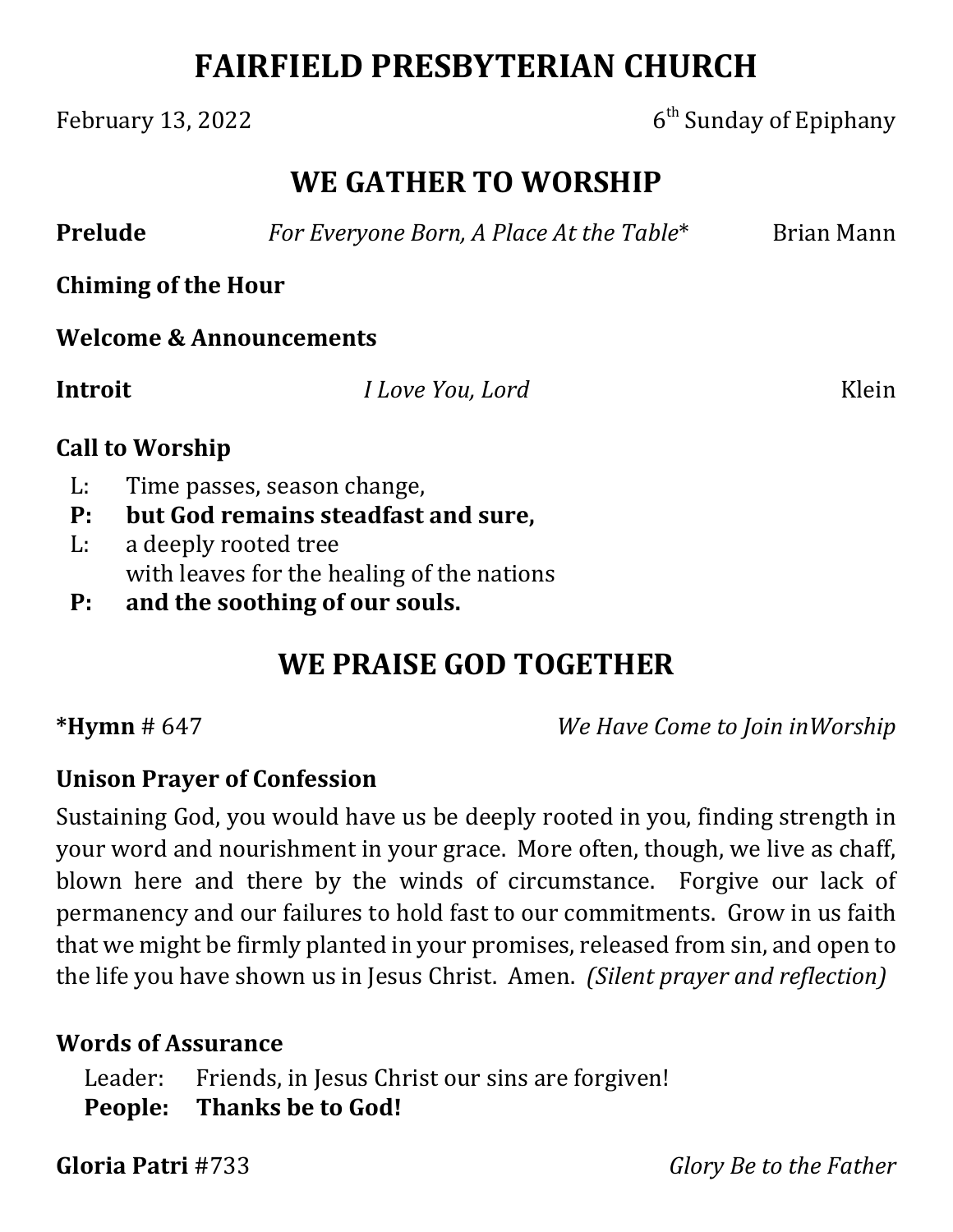### **Psalter Reading** Psalm 138

- L: I will give thanks to you, O Lord, with my whole heart; before the gods I will sing your praise.
- **P: I will bow down toward your holy temple and praise your name, because of your love and faithfulness;**
- L: for you have glorified your name and your word above all things.

#### **P: When I called you, you answered me; you increased my strength within me.**

- L: All the rulers of the earth will praise you, O Lord, when they have heard the words of your mouth.
- **P: They will sing of the ways of the Lord, that great is the glory of the Lord.**
- L: The Lord is high, yet the Lord cares for the lowly and perceives the haughty from afar.
- **P: Though I walk in the midst of trouble, you keep me safe; you stretch forth your hand against the fury of my enemies; your right hand shall save me.**
- **All: O Lord, you will make good your purpose for me; O Lord, your love endures forever; do not abandon the works of your hands.**

#### **Sacrament of Baptism**

**Pastoral Prayer and The Lord's Prayer**

**Anthem** *<i>The Gift of Love* arr. Hopson

# **WE HEAR GOD'S WORD**

| <b>Scripture Lessons</b> | Isaiah $58:6-11$ | Pew Bible p. 688 (Old Test.) |
|--------------------------|------------------|------------------------------|
|                          | Luke 4: 16-21    | Pew Bible p. 61 (New Test.)  |

**Sermon Series** Why the Church?